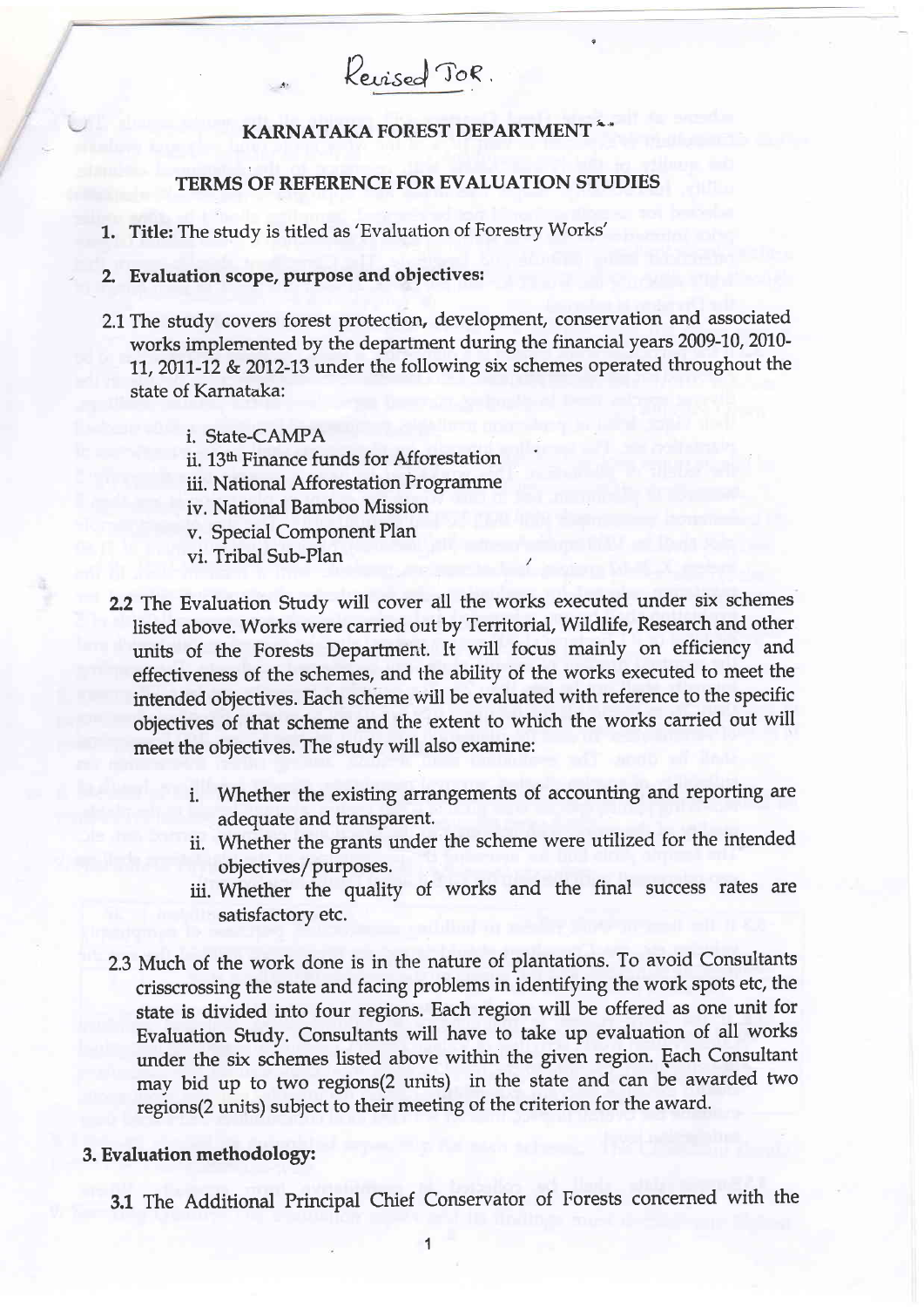scheme at the State Head Quarters will provide all the works details. The Consultant is expected to visit 10 % of the work spots randomly and evaluate the quality of the Works/Assets with reference to the sanctioned estimate, utility, functionality, usage, usefulness and appropriateness etc. Works once selected for sampling should not be changed. Sampling should be done under prior intimation to the local staff. Location of each sample work should be georeferenced using latitude and longitude. The Consultant should ensure that while selecting the works for sample check, at least one  $work$  in each Range of the Division is selected.

- 3.2 If the particular work chosen is a plantation, a more elaborate procedure is to be followed for sampling purpose. The Consultant should collect the details on the diverse species used in planting survival percentage of the planted seedlings, their vigor, Ievel of protection available, prospects of becoming a fully stocked plantation etc. The sampling intensity for plantations shall be 2% irrespective of the extent of plantation. This works, out to have a sample plot for every <sup>5</sup> hectares of plantation, but in case where the extent of plantation is less than 5 hectares, one sample plot shall be laid compulsorily. The size of each sample plot shall be 1000 square meters (0.1 hectares), having a measurement of 31.62 meters  $X$  31.62 meters, laid at random intervals with a random start, in the plantation selected for evaluation. The boundaries of plantation selected for evaluation shall be geo referenced and a plantation sketch prepared. Grids of 5 hectares or 0.1 hectares (1,000 square meters) shall be plotted on this sketch and the required number of sample plots shall be selected randomly. The sampling intensity shall not be less than 2%. The sampling intensity can be a little more than 2% to round off the decimals that are likely to arise as the plantations are of various sizes. In case the plantation size is 0.1 hectare or less, 100 % sampling shall be done. The evaluation shall include, among other, information on suitability of species planted, survival percentage, growth conditions, health of surviving plants, species wise girth at collar region, average height of the plants, quality of the work, with reference to the sanctioned estimate, carried out, etc. The sample plots laid for assessing the performance of the plantations shall be geo referenced with the help the GPS (Global Positioning System).
- 3.3 If the item of work relates to building construction, purchase of equipment/ vehicles etc, the Consultant should report on the current state of the specific item, its utilization and the impact on the working of the local staff.
- 3.4 lf the work relates to maintenance of natural forest, Soil and Moisture Conservation work, activities of Village Forest Committee, extending individual or community benefits to the tribal or other local communities, the Consultant should examine relevant expenditure related documents, visit the work spots, examine the overall impact, interact with the local communities and record their satisfaction level.
- 3.5 Sample data shalt be collected in quantitative form generally. Where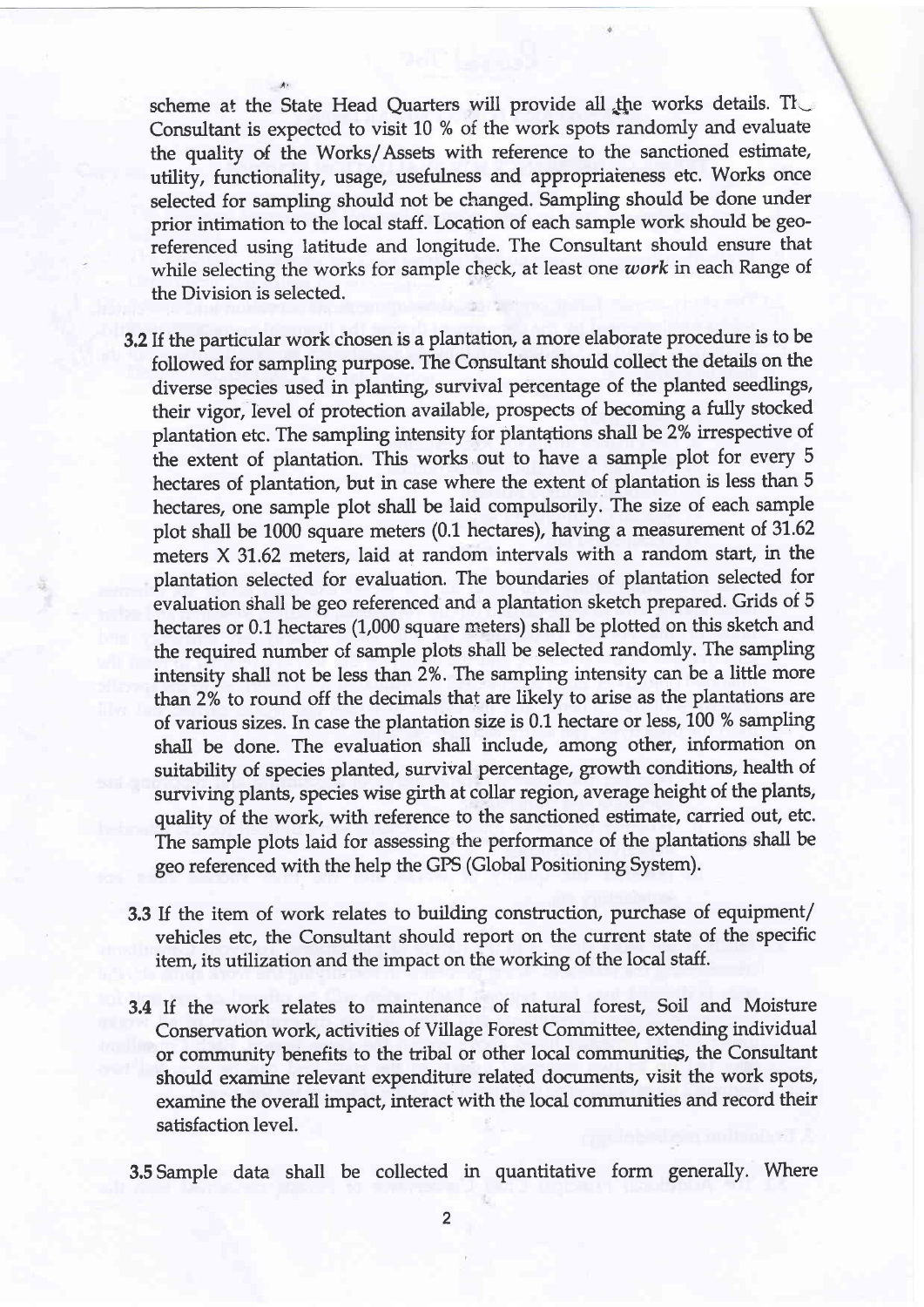appropriate, it may be qualitative or mixed. Documentation of success stories shall be in print as well as audio/video format on CDs.

## 4. Deliverables and timelines:

t.

- 4.1 Within one month after the award of the contract, the consultant should write a detailed Work Plan, submit it to the Karnataka Evaluation Authority through the Forest Dept and get it approved.
- Sample data should be collected within two months after the work plan is 4.2 approved.
- Draft report should be written and submitted within one month after the data 4.3collection work is completed. Draft report also should be got approved from the Karnataka Evaluation Authority.
- 4.4 Final report incorporating the suggestions made on the draft report should be
- **TO NOUGE THE WITHIN ONE MOVE THE MANUS CONSTRAINT** OF the draft report.
- 1418 **npitcultopies** of the final evaluation report, raw field data, survey format used etc 10009181198 deposited with Karnataka Evaluation Authority for archival purpose.
- 4.6 The Consultant should make an appropriate power point presentation to the officers concerned at the time of submitting work plan, draft report and final evaluation report. The entire work should be completed in 20 weeks. 100 copies of the final report are to be submitted to the Forest Department.

5. Qualification of the Consultants: The Consultant should have at least five years of experience in evaluating Forestry related works. Other details shall be as mentioned in of tender notification and detailed tender Conditions.

6. Method of selecting the Consultant: Suitable Consultants will be selected based on competitive bidding. Please see the bid documents for more details.

| SI.<br>No. | Installment     | Proportion | Time of release                                                                            |
|------------|-----------------|------------|--------------------------------------------------------------------------------------------|
|            | 1st             | 30%        | After signing the agreement against bank guarantee                                         |
|            | 2nd             | 30%        | After the Work Plan is approved by Karnataka<br>Evaluation Authority.                      |
| へ          | 3rd             | 20%        | After the draft evaluation report is approved by the<br><b>Evaluation Committee.</b>       |
|            | 4 <sup>th</sup> | 20%        | After submitting the final evaluation report/ data/<br>documents/video, format in CDs etc. |

7. Schedule of Payment: Contract costs will be released as under:

8. Findings should be submitted separately for each scheme: The Consultant should report the findings scheme-wise.

9. Ensuring Quality: The evaluation report and its findings must demonstrate highest